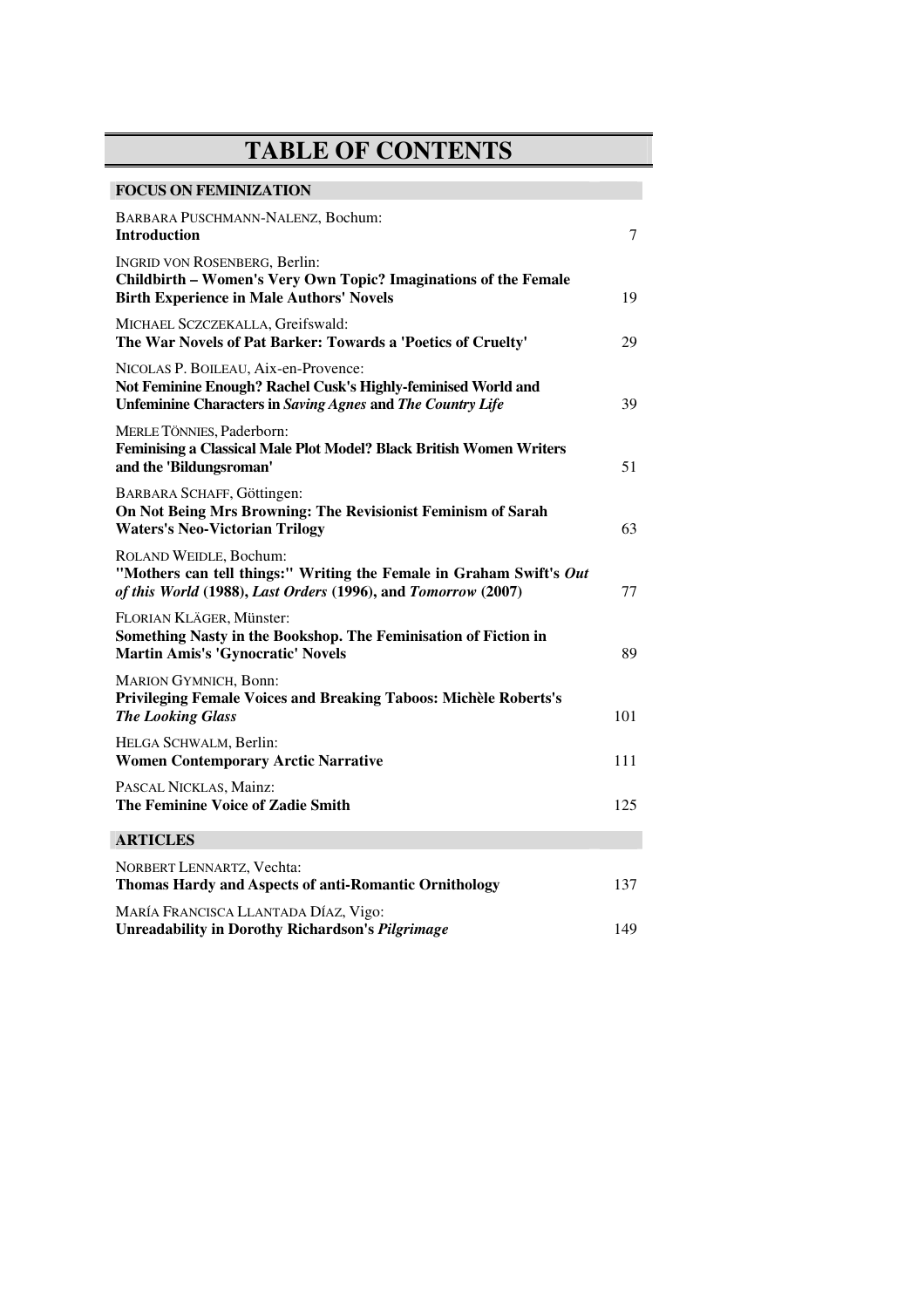| SEBASTIAN DOMSCH, Greifswald:<br>Signal to Noise - Engaging with the Information Society from Pope to<br><b>Year Zero</b>                                                                                    | 165 |
|--------------------------------------------------------------------------------------------------------------------------------------------------------------------------------------------------------------|-----|
| VALERIA FRANCESCHI, Verona:<br>Shedding the Mortal Coil: Physicality and Posthuman Identity in<br>Cyberpunk                                                                                                  | 177 |
| <b>REVIEWS</b>                                                                                                                                                                                               |     |
| Ansgar Nünning and Jan Rupp, eds. Medialisieren des Erzählens im<br>englischsprachigen Roman der Gegenwart: Theoretischer Bezugs-<br>rahmen, Genres und Modellinterpretationen<br>- by THOMAS KÜHN, Dresden  | 193 |
| Beate Rudlof. Stimmen von den Rändern der Gesellschaft. Multiperspek-<br>tivisches Erzählen in den Romanen von Pat Barker, Livi Michael und<br><b>Irvine Welsh</b>                                           |     |
| - by KERSTIN HAMACHER-LUBITZ, Duisburg-Essen                                                                                                                                                                 | 196 |
| Miriam Havemann. The Subject Rising against its Author: A Poetics of<br>Rebellion in Bryan Stanley Johnson's Œuvre<br>- by RUDOLF FREIBURG, Erlangen                                                         | 197 |
| Werner Huber and Seán Crosson, eds. Contemporary Irish Film: New<br><b>Perspectives on a National Cinema</b><br>- by SARAH HEINZ, Mannheim                                                                   | 199 |
| Sibylle Baumbach, Birgit Neumann, and Ansgar Nünning, eds. A History<br>of British Drama. Genres - Developments - Model Interpretations<br>- by MERLE TÖNNIES, Paderborn                                     | 201 |
| Nathalie Mispagel. New York in der europäischen Dichtung des 20.<br><b>Jahrhunderts</b><br>- by ANNABELLA FICK, Würzburg                                                                                     | 203 |
| Dolores Herrero and Sonia Baelo-Allué, eds. Between the Urge to Know<br>and the Need to Deny. Trauma and Ethics in Contemporary British and<br><b>American Literature</b><br>- by LENA STEVEKER, Saarbrücken | 207 |
| Ulrich Eschborn. Stories of Survival: John Edgar Wideman's Represen-<br>tations of History<br>- by SASCHA PÖHLMANN, München                                                                                  | 208 |
| Martin Lüthe. Color-Line and Crossing-Over: Motown and Performanc-<br>es of Blackness in 1960s American Culture<br>- by KATHARINA GERUND, Erlangen                                                           | 211 |
| <b>Ewelina Krok. Literary Representations of Folk Tradition in Contempo-</b><br>rary Chicano/a Fiction<br>- by MARC PRIEWE, Duisburg-Essen                                                                   | 213 |
|                                                                                                                                                                                                              |     |